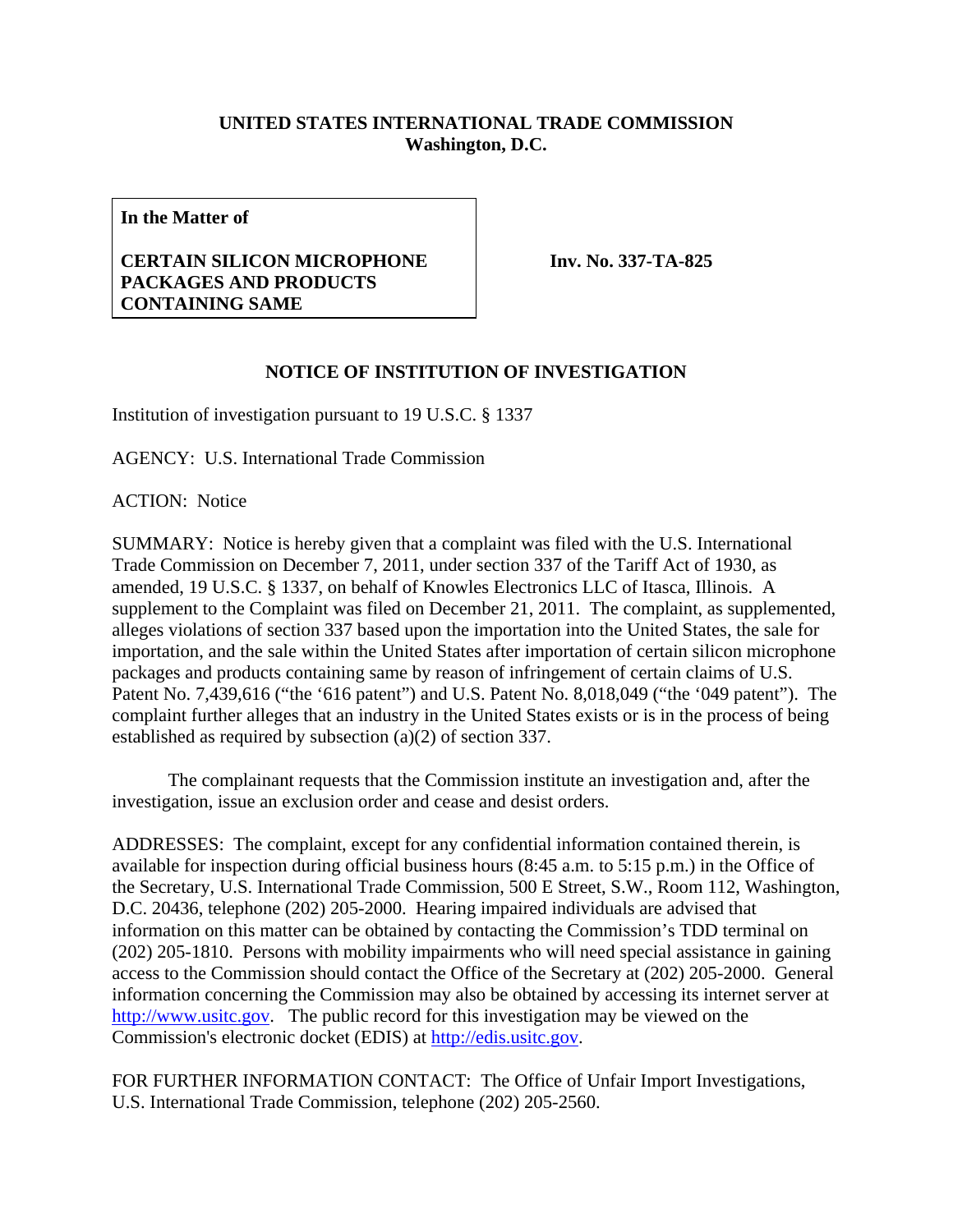AUTHORITY: The authority for institution of this investigation is contained in section 337 of the Tariff Act of 1930, as amended, and in section 210.10 of the Commission's Rules of Practice and Procedure, 19 C.F.R. § 210.10 (2011).

SCOPE OF INVESTIGATION: Having considered the complaint, the U.S. International Trade Commission, on January 6, 2012, ORDERED THAT –

 (1) Pursuant to subsection (b) of section 337 of the Tariff Act of 1930, as amended, an investigation be instituted to determine whether there is a violation of subsection  $(a)(1)(B)$  of section 337 in the importation into the United States, the sale for importation, or the sale within the United States after importation of certain silicon microphone packages and products containing same that infringe one or more of claims 1, 2, and 8-18 of the '616 patent and claims 1, 2, 5, 6, 11, 12, 15, 16, 19, 21-23, and 26 of the '049 patent, and whether an industry in the United States exists as required by subsection (a)(2) of section 337;

 (2) For the purpose of the investigation so instituted, the following are hereby named as parties upon which this notice of investigation shall be served:

(a) The complainant is:

 Knowles Electronics LLC 1151 Maplewood Drive Itasca, IL 60143

 (b) The respondents are the following entities alleged to be in violation of section 337, and are the parties upon which the complaint is to be served:

> Analog Devices Inc. One Technology Way P.O. Box 9106 Norwood, MA 02062-9106

 Amkor Technology, Inc. 1900 South Price Road Chandler, AZ 85286

 Avnet, Inc. 2211 South 47th Street Phoenix, AZ 85034

 (c) The Office of Unfair Import Investigations, U.S. International Trade Commission, 500 E Street, S.W., Suite 401, Washington, D.C. 20436; and

 (3) For the investigation so instituted, the Chief Administrative Law Judge, U.S. International Trade Commission, shall designate the presiding Administrative Law Judge.